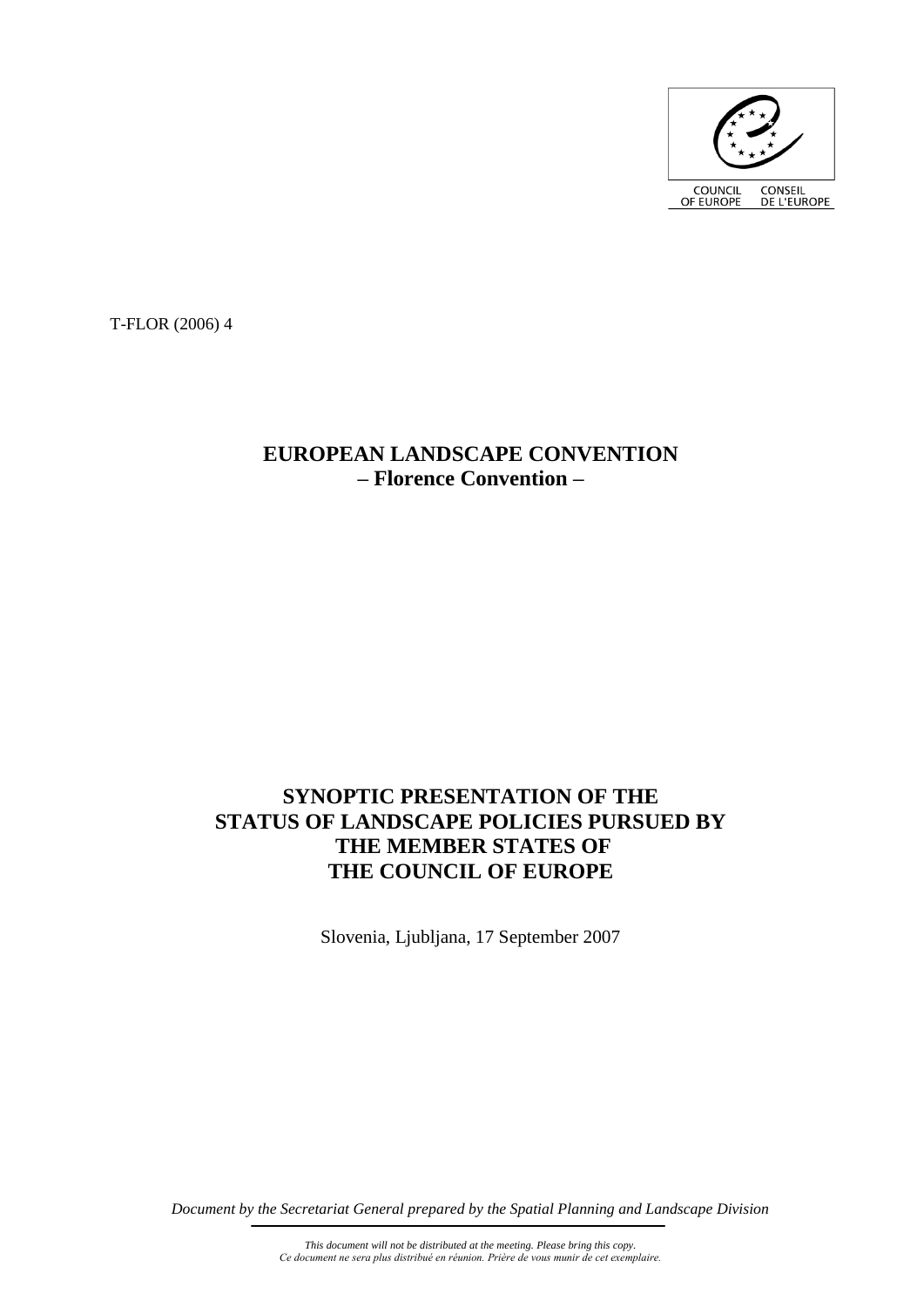# **SYNOPTIC PRESENTATION OF THE STATUS OF LANDSCAPE POLICIES PURSUED BY THE MEMBER STATES OF THE COUNCIL OF EUROPE**

*The articles mentioned refer to the European Landscape Convention*

**1. State:**...Republic of Slovenia.........................................................................................................

#### **2. Has the European Landscape Convention been signed or ratified?**

Slovenia signed the European Landscape Convention on 7 March 2001 and ratified it on 25 September 2003.

# **3. Correspondent**:

| <b>J.</b> COLLESPOILUEIIL. |
|----------------------------|
|                            |
|                            |
|                            |
|                            |
|                            |
|                            |
|                            |
|                            |
|                            |

### **4. Division of responsibilities**

*"Each Party shall implement this Convention, in particular Articles 5 and 6, according to its own division of powers, in conformity with its constitutional principles and administrative arrangements, and respecting the principle of subsidiarity, taking into account the European Charter of Local Self-government. Without derogating from the provisions of this Convention, each Party shall harmonise the implementation of this convention with its own policies."(article 4)*

### 4.1. **Which ministry/administration is in charge of landscape?**

Ministry of Environment and Spatial Planning

# 4.2. **Is this ministry/administration vested with other responsibilities?**

Yes, the responsibilities of the Ministry of Environment and Spatial Planning are in the field of environment and in the field of spatial planning.

With regard to environment, the Ministry is responsible for protection of the environment, including water management, waste treatment, noise pollution, conservation of natural heritage and management of biological and landscape diversity, renewal resources, nuclear safety and SEA and EIA.

With regard to spatial planning, the Ministry is responsible for national strategic spatial planning documents, for conducting the preparation of detailed plans for the spatial arrangements of national significance, for approval of local spatial planning documents, for issuing the construction permits for objects of national importance, for housing policy and for geodetic data.

### 4.3. **Is this ministry/administration provided with a specific landscape policy document?**

No, there is no specific landscape policy document. The themes are partly incorporated into other policy documents (spatial planning, nature conservation, cultural heritage conservation, Rural Development program……)

But there are three documents that include landscape issues on the policy level.

The first one is the Spatial Management Policy of the Republic of Slovenia, adopted by the Slovenian Government in 2001. One of the objectives of the Spatial Management Policy is preserving significant features of rural landscapes. It includes guidelines for harmonious development of rural areas and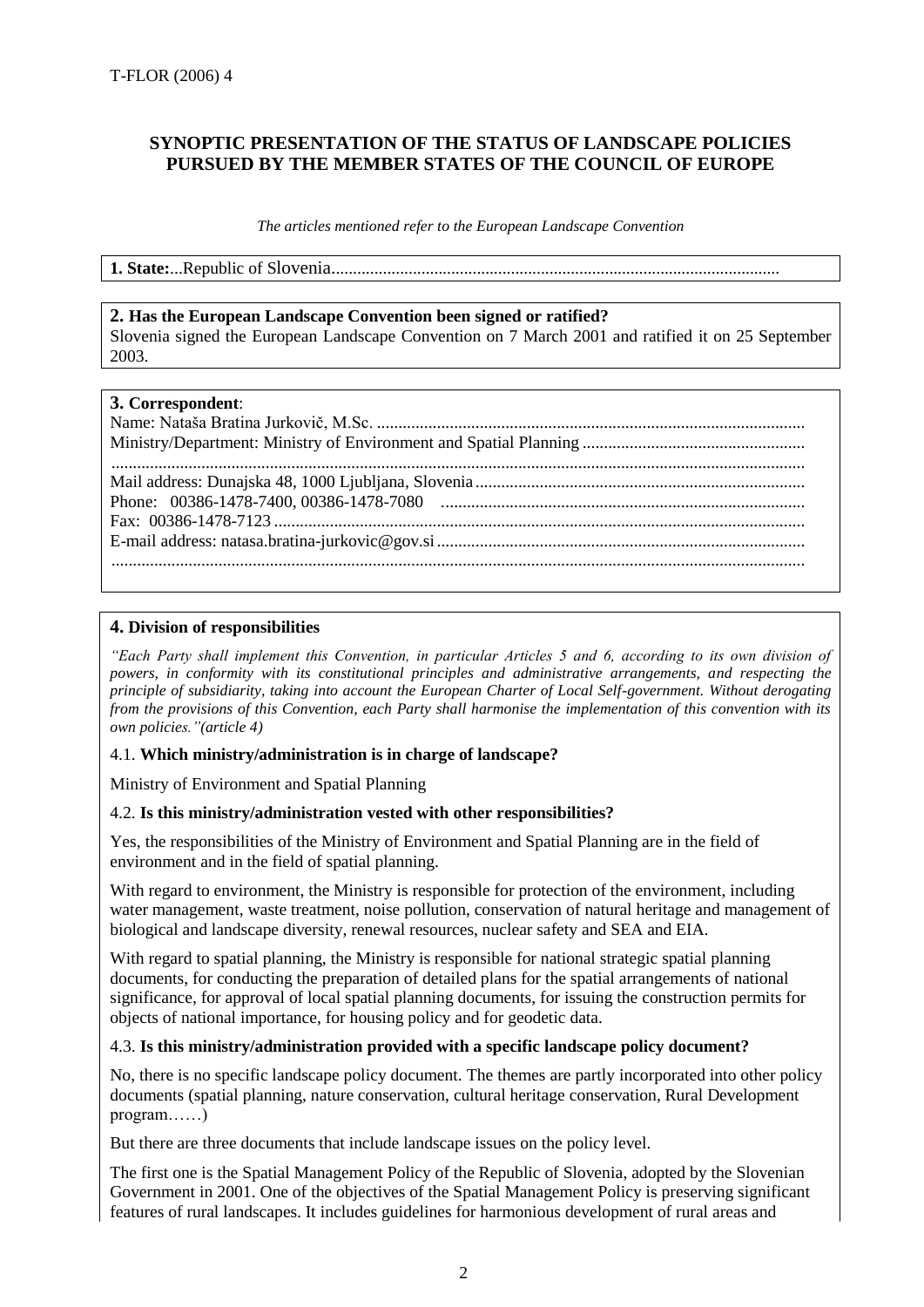preservation of agricultural areas and active protection of cultural landscape.

The second one is the Spatial Development Strategy of the Republic of Slovenia, adopted by the Slovenian Parliament in 2004, which defines spatial development through three interrelated segments, namely settlement, infrastructure and landscape. It defines landscape quality parameters, national landscape areas, guidelines for sectoral use of landscape and guidelines for local spatial planning.

The third document is Biodiversity Conservation Strategy of Slovenia. It defines the characteristics of biological and landscape diversity in Slovenia, sets the conservation aims and provides general guidelines for achieving them.

# 4.4. **Are regional and local authorities empowered in respect of landscape?**

Slovenia does not have yet the administration at the regional level (the draft legislation on the regions and their responsibilities is the parliament procedure). Nevertheless, in 90'the central regional agency with its regional branches was founded. The objective of the regional agencies was to stimulate the regional development in collaboration with municipalities. They did not have administrative tasks. The responsibilities of the local level, i.e. municipalities are numerous. In the field of spatial planning, the municipality has a responsibility for spatial planning and management on its territory. In this respect, during the preparation of the spatial planning documents the municipality defines spatial development, including of landscape, following the guidelines from policy documents and guidelines of national institutions which collaborate in the process of preparation of spatial planning acts of municipalities as stakeholders. For example: on the basis of request from the municipality the guidelines are provided by Directorate for Spatial Planning, Natural conservation office, Cultural heritage office.

### 4.5. **Is there a framework for consultation between ministries on territorial and/or landscape matters (territorial conference, landscape council, other structure)?**

There is no permanent framework for consultation between ministries on territorial and landscape matters.

# 4.6. **Is there a consultation procedure for decision-making on territorial policy between the national and the regional levels?**

No, please, see answer under 4.4.

### 4.7. **What are the human and financial resources devoted to putting landscape policies in place:**

4.7.1. **At national level?** Human a financial resources regarding landscape issues are scattered among different ministries according to the division of tasks and adopted documents as described in 4.3.

# 4.7.2. **At regional level?** None, please see answer under 4.4.

# **5. General measures**

*"Each Party undertakes to recognise landscapes in law as an essential component of people's surroundings, an expression of the diversity of their shared cultural and natural heritage, and a foundation of their identity;" (article 5. a)*

5.1. **How is the term "landscape" defined in your language?** The term "landscape" in Slovene language is "krajina". Landscape is defined in "Dictionary of Slovene literary language" as:

"Krajina je manjše ali večje ozemlje glede na oblikovanost, obraslost, urejenost. "

Landscape is smaller or larger piece of land with regard to its form, land cover and spatial order.

### 5.2. **Is there a legal definition of the term "landscape"?**

There is a legal definition of the term landscape in legislation. The term "landscape" is defined in three laws.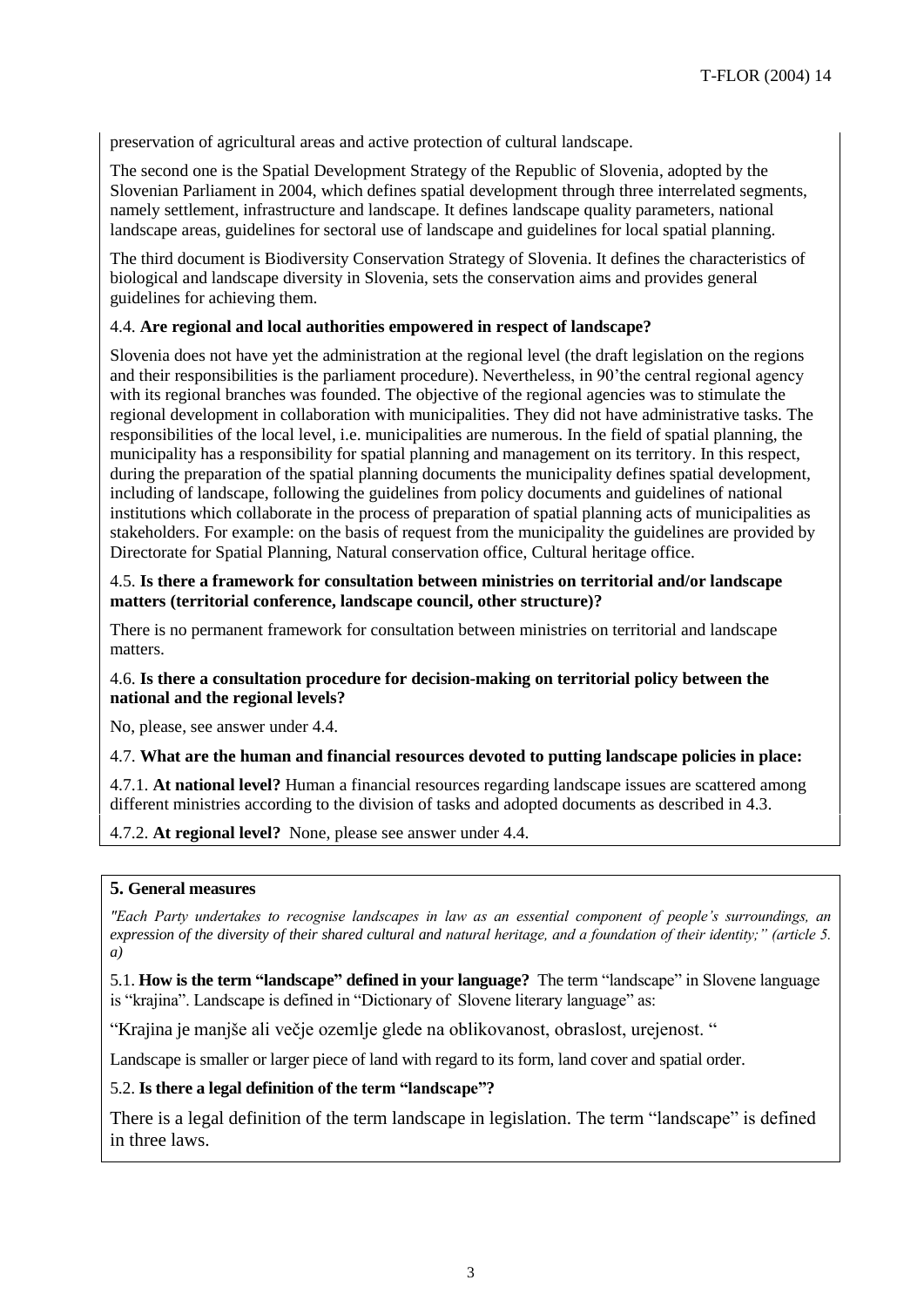In the Spatial planning Act it is defined as: "Landscape" is part of the physical space, characterized by a prevailing presence of natural components and is the result of the interaction and influence of natural and human activity."

The Cultural Heritage Protection Act defines term cultural landscapes as protected sites, which structure, development and function are defined by human intervention and activity. The Cultural Heritage Protection Act defines cultural heritage (including also cultural landscapes) as areas and complexes and surviving materialised works as the result of human creativity, social development and events, whose protection, owing to their historic, cultural and civilizational importance, is in the public interest.

In the Nature Conservation Act the landscape is defined as: Landscape shall be a spatially explicit part of nature with specific distribution of landscape components resulting from the characteristics of living and non-living nature and human activity.

# 5.3. **Is landscape the subject of one or more articles of the constitution or the basic law?**

The landscape is not defined in the Constitution and it is not a subject of the basic law.

# 5.4. **Is landscape the subject of a specific law or is it embodied in other laws?**

The Landscape is not a subject of the specific law, but it is embodied in other laws. These are: - Spatial Planning Act (2007),

- Nature Conservation Act (2004),

- Culture Heritage Act (2007),

- Agricultural Land Act (1996),

- Environmental Protection Act (2006).

Spatial Planning Act does not have special provisions on landscape, except for definition of terms. Landscape development is regulated through spatial planning documents at national (Spatial Development Strategy of Slovenia (2004), Spatial Planning Order of Slovenia (2004)) and local level.

In the Cultural Heritage Protection Act "cultural landscapes" are recognised as: (1) designed landscape, which includes structures and areas of historic garden and park design, and (2) cultural landscape, which includes special (topographically) delimited parts of the landscape which have been created through the interaction of human and natural factors and which illustrate the development of human society in time and space.

The landscape can be designated as a landscape diversity or value according to Nature Conservation Act. The Nature Conservation Act further defines:

- Landscape diversity and those landscape features which are important for biodiversity conservation shall be conserved, developed and restored. Landscape diversity shall be a spatial composition of natural and anthropogenic landscape elements. Activities affecting the physical space shall be planned and carried out in such a way that the conservation of landscape features referred to in the preceding paragraph and of landscape diversity are given priority. The Government shall specify the landscape features and landscape diversity important for biodiversity conservation and the guidelines for conserving biodiversity in a landscape which have to be taken into account in the spatial planning and use of natural assets.

- Valuable natural features shall include all natural heritage in the territory of the Republic of Slovenia. In addition to a rare, valuable or well-known natural phenomenon, a valuable natural feature shall be any other valuable phenomenon; component or part of the living or non-living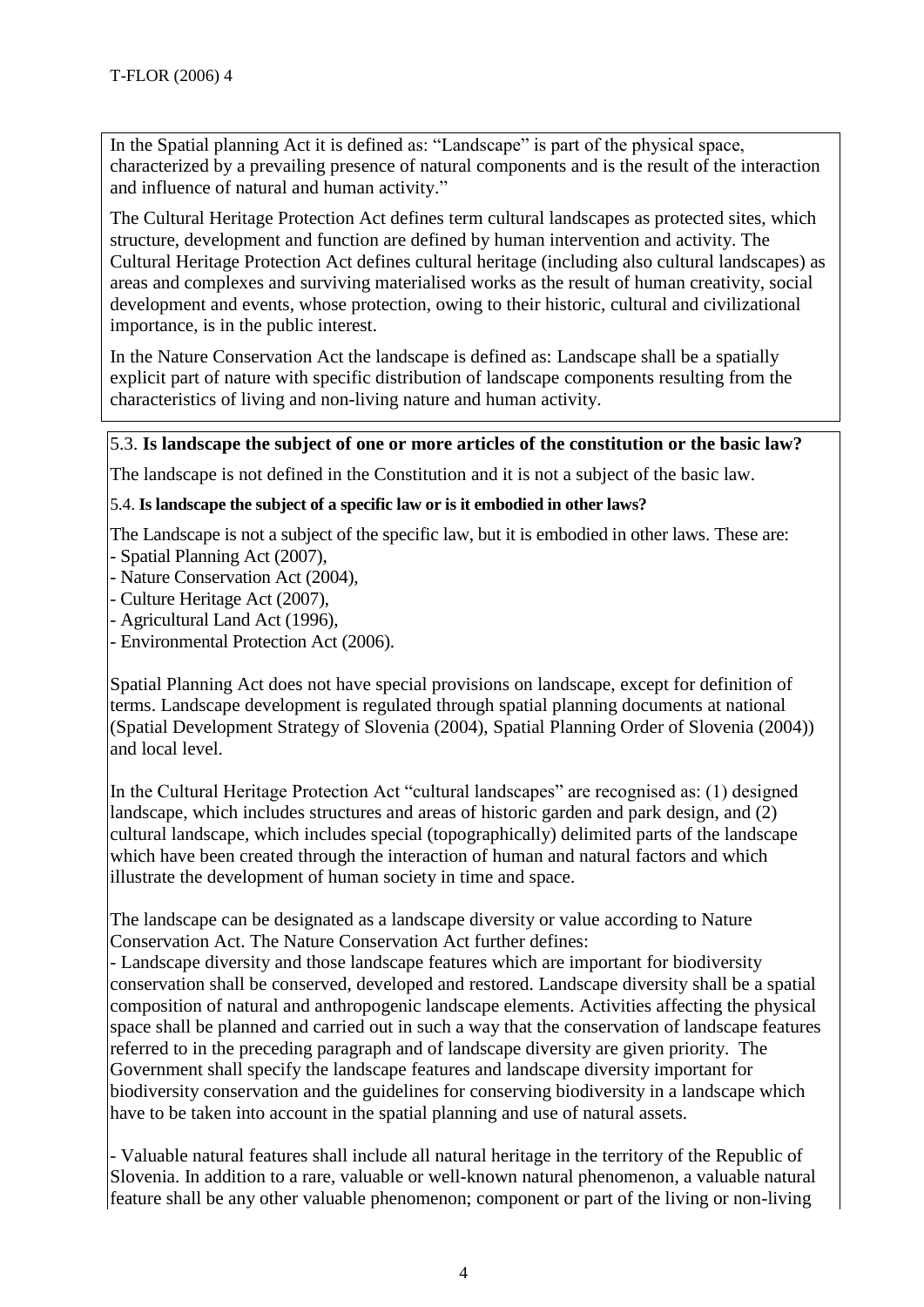nature; nature area or part thereof; an ecosystem; landscape; or designed landscape. Valuable natural features referred to in the preceding paragraph shall be in particular geological phenomena; minerals and fossils and mineral and fossil sites; surface and subsurface Karst features; caves; gorges and other geomorphologic phenomena; glaciers and glacial forms; springs; waterfalls; rapids; lakes; bogs; brooks and rivers with banks; sea-shore; plant and animal species and exceptional specimens and habitats thereof; ecosystems; landscape; and designed landscape.

The Environmental Protection Act does not define the landscape as a term but it regulates the SEA and the EIA procedure. Within the SEA procedures the impacts of the planned activities upon landscape have to be presented as well as upon other environmental components.

One of the objectives of the Agricultural Land Act is to create conditions for rural population to sustain in the countryside. This encompasses also agricultural measures for stimulating the maintenance of the cultural landscapes.

5.5. **Is there a code that consolidates the applicable texts relating to landscape?** 

 $N<sub>0</sub>$ 

*"Each Party undertakes to establish procedures for the participation of the general public, local and regional authorities, and other parties with an interest in the definition and implementation of the landscape policies mentioned in paragraph b above;" (article 5, c)*

\_\_\_\_\_\_\_\_\_\_\_\_\_\_\_\_\_\_\_\_\_\_\_\_\_\_\_\_\_\_\_\_\_\_\_\_\_\_\_\_\_\_\_\_\_\_\_\_\_\_\_\_\_\_\_\_\_\_\_\_\_\_\_\_\_\_\_\_\_\_\_\_\_\_\_\_\_\_\_\_\_\_\_\_

# 5.6. **What are the procedures for arranging participation:**

# 5.6.1. **by the public?**

According to the Spatial Planning Act the public debate has to be organized during the preparation of the spatial planning document. The draft spatial plan, together with its background studies and environmental report, if the plan is subject to SEA, is presented to the public at least for 30 days. Within the public presentation the public debate is organized. The administrative body, responsible for the preparation of the spatial plan prepares the public debate in the local community, where the aims, objectives, spatial proposals and impacts are presented and discussed.

According to the Nature Conservation Act the public debate has to be organized during the preparation of the management document. The Draft Management Plan for nature conservation area, together with its background studies is presented to the public for 30 days at least. Within the public presentation the public debate is organized. The administrative body, responsible for the preparation of the management plan prepares the public debate in the local community, where the aims, objectives, proposals and impacts are presented and discussed.

# 5.6.2. **by local and regional authorities?**

Spatial planning procedure and nature conservation procedure on local level follows the same procedure as described in answer 5.6.1.

All the ministries are involved into confirmation processes of the policies and programs on the national level regarding to the matters of their competence (including cultural landscapes). The problem is, because policies and programs are prepared very partially with too little attention to integrated approach.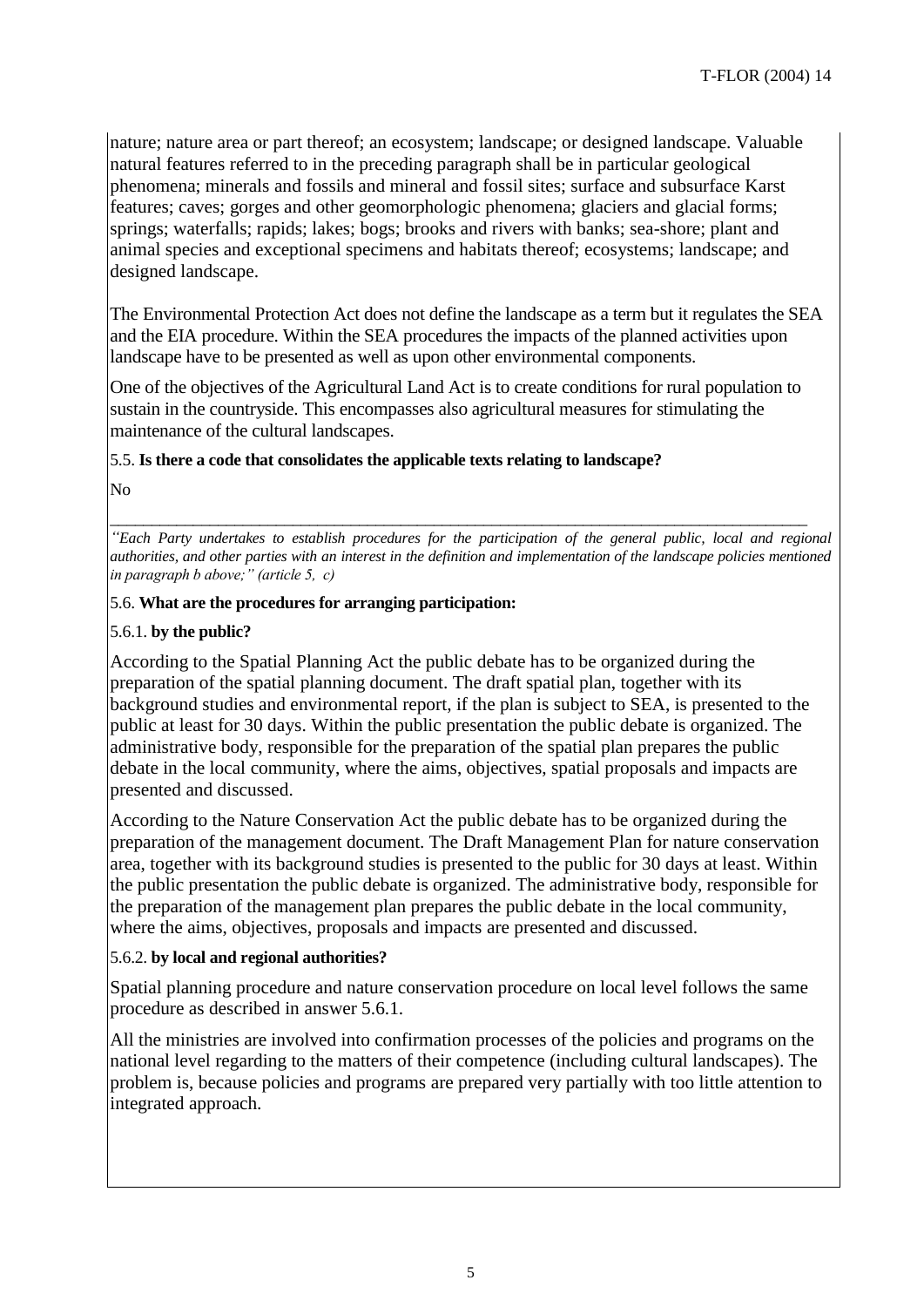5.6.3. **by other players with an interest in the framing and implementation of landscape policies?**………………………………………………………………………………………………………

…………………………………/…………………………………………………………………………… ………………………………………………………………………………………………………………...

..................................................................................................................................................................................

*"Each Party undertakes to integrate landscape into its regional and town planning policies and in its cultural, environmental, agricultural, social and economic policies, as well as in any other policies with possible direct or indirect impact on landscape" (article 5 , d)*

# 5.7. **Which instruments allow the integration of landscape into:**

# 5.7.1. **regional planning policies?**

Slovenia does not have yet the administration at the regional level. See answer 4.4.

# 5.7.2. **town planning policies?**

The landscape matters are integrated through spatial planning acts of different types, prepared at national and local levels.

# 5.7.3. **cultural policies?**

The Cultural Heritage Protection Act (CHPA)

The Resolution of the National Programme for culture 2004-2007 (ReNPK0407)

The recognized sites of heritage landscapes are registered in the Heritage Register. Under the Cultural Heritage Protection Act heritage shall be protected on the basis of its entry in the heritage register.

### 5.7.4. **environmental policies?**

Nature conservation

1. Objectives and Directions of Biodiversity Conservation Strategy of Slovenia in the field of Landscapes:

• To conserve the traditional low intensity and sustainable land use forms that maintain the high level of biodiversity, and the diversity and cultural identity of landscapes

• To draw up directions for the development of sustainable land use models, the promotion of hand craft, the construction of tourist trails to avoid undesired burdening of the environment and to increase the income of the local population.

• To reduce the harmful impacts of activities on the landscape and its valuable natural and cultural features through spatial planning and control over the unsuitable development.

• To promote the traditional land use forms, if possible, in particular in relation to agri environmental programmes.

2. Protected areas nature conservation (Nature Conservation Act)

Protected areas shall be natural areas possessing great abiotic, biotic and landscape diversity and numerous and diverse valuable natural features which may be intricately and functionally interconnected. The protected areas of Slovenia shall be: a natural monument, strict nature reserve, nature reserve and a national, regional and landscape park. A landscape park shall be an area with emphasised, high-quality and long-term interaction of people and nature and with a high ecological, biotic and landscape value.

The management of the protected area shall be the performance of tasks concerning the protection of valuable natural features and the tasks which are necessary to achieve the purpose of the protection of the area and are laid down in the instrument of protection. A protected area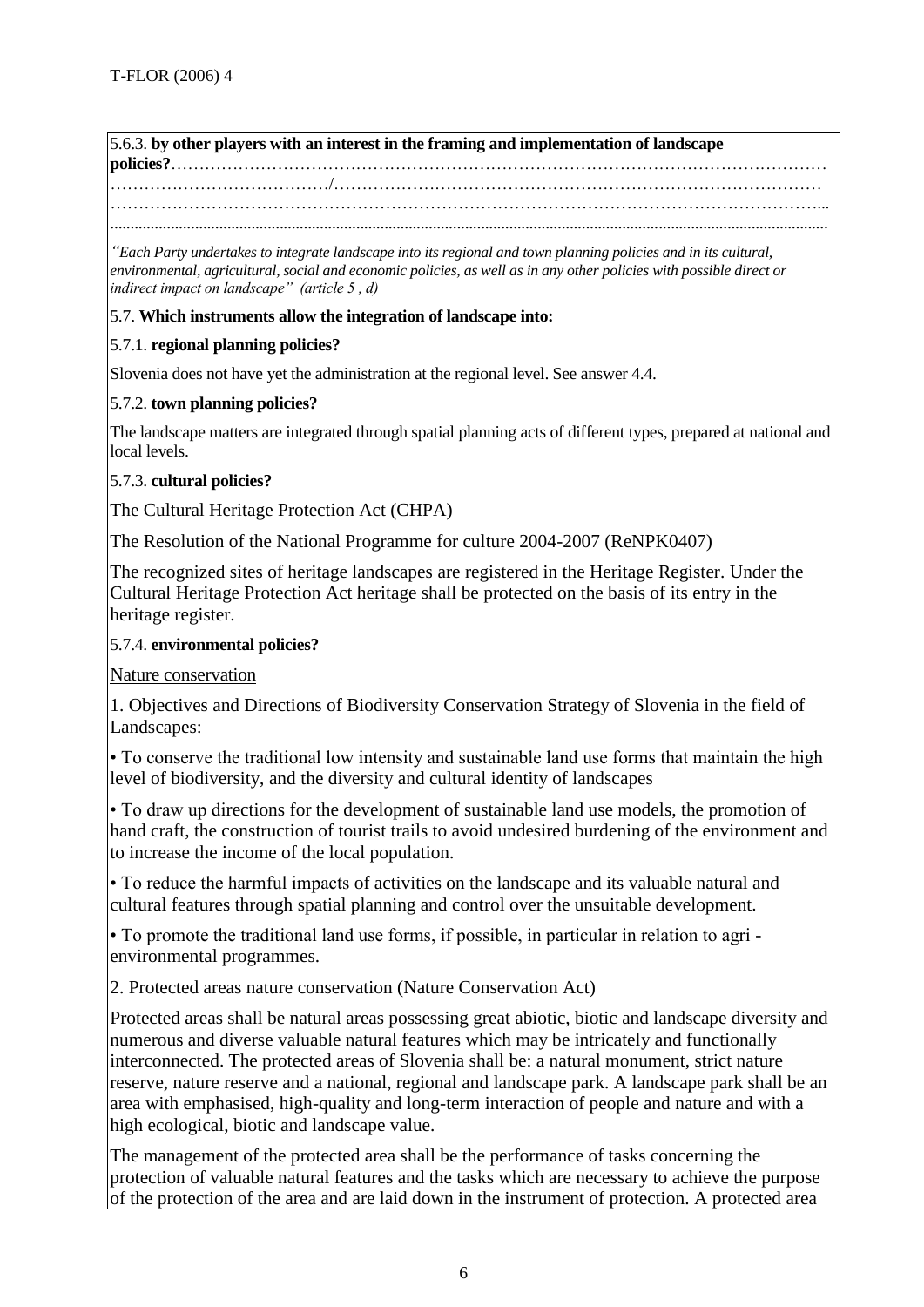management plan shall be a programme document by which the development orientations, the manner of protection, use and management of the protected area and the detailed orientations for the protection of valuable natural features in the protected area are laid down while taking into account the development needs of the local community. In the protected area it shall be prohibited to carry out activities affecting nature in a manner that might worsen the state of a valuable natural feature or change, damage or destroy it and to change the conditions or status so that the valuable natural feature is changed, damaged or destroyed or that its aesthetic value is reduced.

5.7.5. **agricultural policies?**

Agriculture plays an important role in the habitat, biodiversity and landscape conservation. The most important policy document in this regard is:

Rural Development Programme of the Republic of Slovenia 2007-2013 (RDP): Above all axis 2 measures of the RDP put emphasis on landscape conservation with the aim of preventing farming abandonment in marginal and in less favoured areas and curbing intensification of agricultural production. The measure compensatory allowances for less favoured areas are thus meant to prevent the agricultural land abandonment and the corresponding negative consequences. Moreover compensatory allowances shall contribute to the maintenance of the cultural landscape. Preservation of cultural landscape is also one of the main goals of agri-environmental payments. Agri-environmental payments support agriculture in its environmental function and, by means of sustainable farming methods, contribute towards the reduction of environmental pollution, the conservation of biodiversity and specific values of Slovenian countryside, such as traditional farming methods and the conservation of cultural heritage and typical Slovenian landscapes related thereto. In this regard the following submeasures are of great importance: mountain pastures, steep slopes mowing, humpy meadows mowing, meadow orchards, rearing of autochthonous and traditional domestic breeds, production of autochthonous and traditional agricultural plant varieties, sustainable rearing of domestic animals and extensive grassland maintenance. Another contributor to the conservation of landscape features and areas intended for biotope development are those agri-environmental payments intended for submeasures supporting protection areas (water reserves, national and landscape parks, natural reserves, natural heritage sites and ecologically important areas), such as animal husbandry in central areas of appearance of large carnivores, preservation of special grassland habitats, preservation of grassland habitats of butterflies, preservation of litter meadows, bird conservation in humid extensive meadows in Natura 2000 sites and permanent green cover in water protection areas.

Indirectly, through agro-environmental measures used for management of different types of habitats, steep meadows etc. Rural development programme indirectly, through agricultural measures, such as diversification of activities in the rural areas and support for micro firms. The instruments help to sustain better living in the rural areas, which has also indirectly positive implications for the landscape.

5.7.6. **social and economic policies?**  $\overline{a}$ ……………………………………………………………………………………………………………… ……………………………………………………………………………………............................................. .................................................................................................................................................... 5.7.7. **into such other policies as may have a direct or indirect effect on landscape?**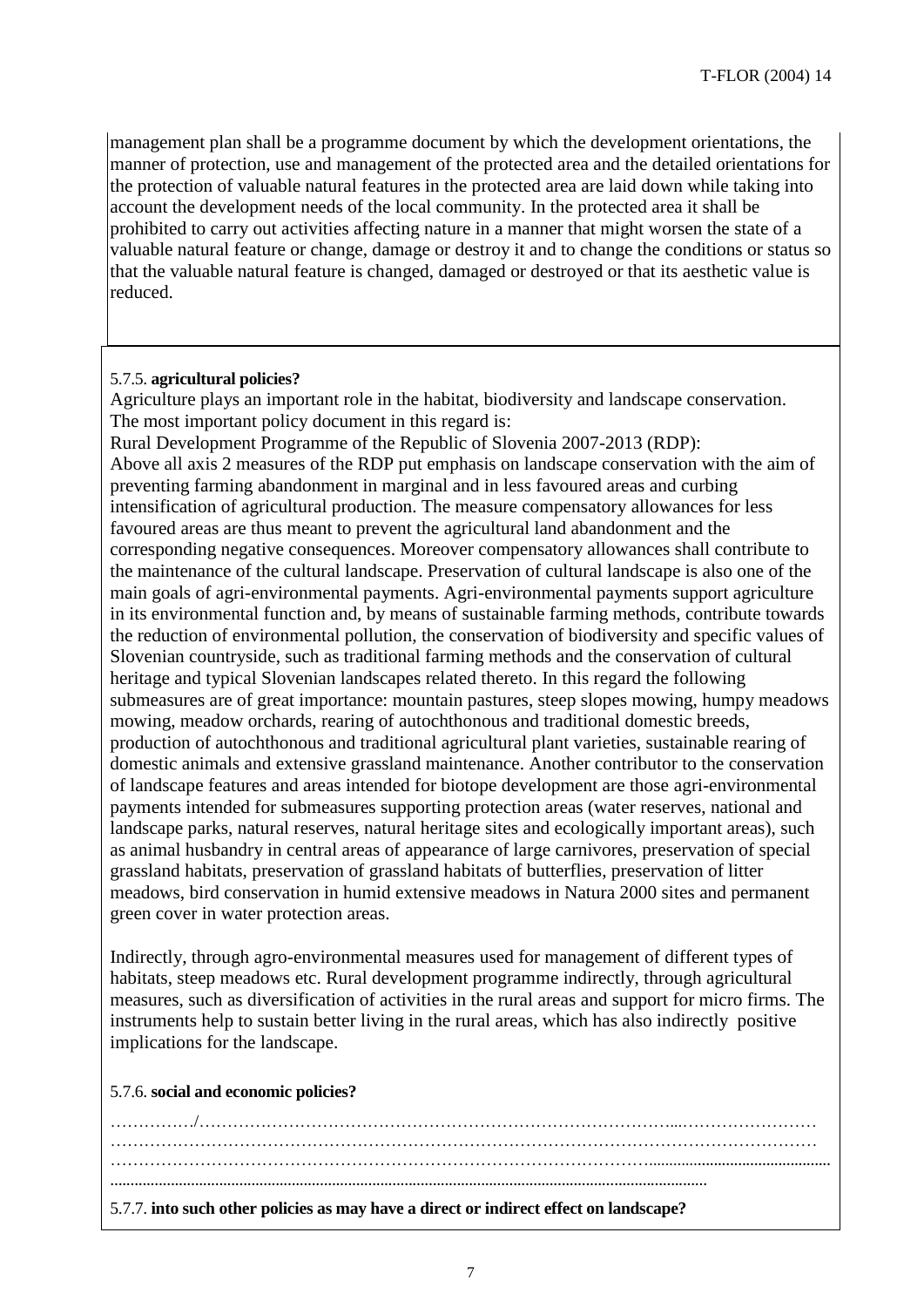………………/……………………………………………………………………………………………… …………………………………………………………………………………………………………........... .................................................................................................................................................................................. ........................................................................................................................................................................ ……

# **6. Specific measures**

*"Awareness-raising : Each Party undertakes to increase awareness among the civil society, private organisations, and public authorities of the value of landscapes, their role and changes to them." (article 6, A)*

6.1. **Which measures have been taken to increase awareness:** 

### 6.1.1. **in civil society (landscape-related events, celebrations, festivals, etc.)**

Slovenian Association of Landscape Architects (SALA) is a professional association of landscape architects. It was founded in 1992 and operates as a non-governmental organisation.

In course of the 14 year long operation of the association, SALA organised a series of national and of the international conferences, which were always documented in a thematic publication. SALA have managed to organise 11 professional conferences addressing various topics of interest accompanied by publications, a survey exhibition of SALA members' works – "Writings in the Landscape", and set up an educational and awareness-raising project which met with a wide response from the public – the project "We are Making our Landscape". The purpose of the project "We are Making our Landscape" was to disseminate knowledge about the landscape to the general public (children and adults), and especially to present better the Slovenian landscapes.

Main activities carried out in the Slovenian Association of Landscape Architects Professional conferences and publications: The Profession at Present (Lendava, 1994) Landscape Degradation (Topolščica, 1995) Planning Open Space in Urban Environments (Ljubljana, 1996) Environmental Impact Assessment as a Planning Tool in the Protection of the Environment (Ljubljana, 1997) Water – Use, Protection, Design (Čatež, 1998) Cultural Landscape and Development and Conservation Dynamics (Portorož, 1999) Nature in the City / between Planned and Spontaneous (Ljubljana, 2000) The Ethics of Spatial Planning (Rogaška Slatina, 2001) [Globalscape](http://www.dkas.si/?id=3,9,66) – Landscape Planning in the Era of Globalisation (Portorož, 2002) Landscape Architecture Today and Tomorrow (Ljubljana, 2004) Professional bases (Ljubljana, 2005) Survey exhibition of DKAS members' works: Writings in the Landscape (Ljubljana, 2004) Educational and awareness-raising project for the public: "We are Making our Landscape" (Ljubljana, October 2004- May 2005) 6.1.1.1. **at national level?** 6.1.1.2. **at regional level?** ……………………/……………………………………………………………………………………… ……………………………………………………………………………………………………………… … 6.1.2. **among private organisations?** …………………………………………………………………………………………………………….… … 6.1.3. **on the part of the public authorities?**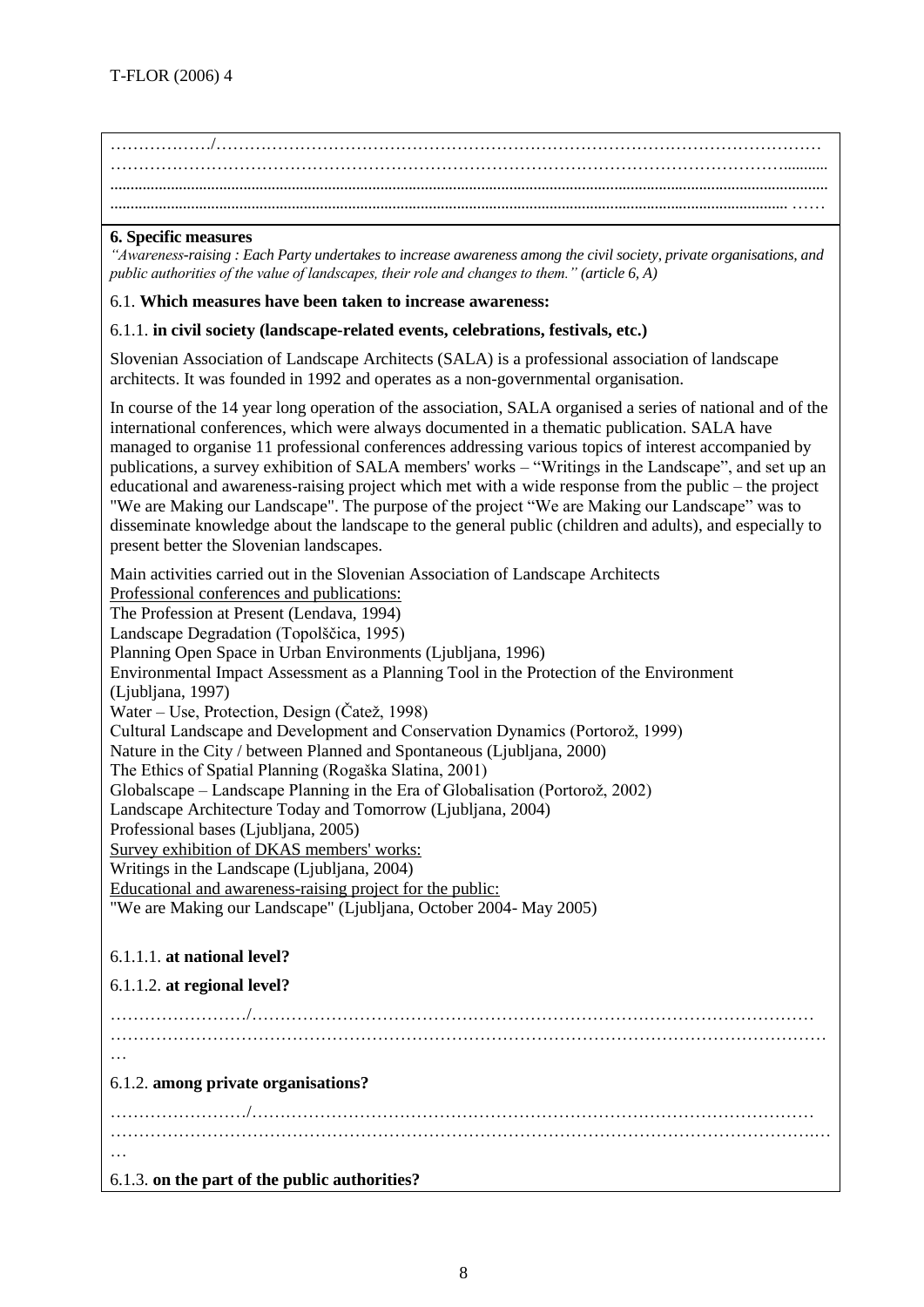Public awareness is raised also through public consultation conducted by public authorities within various procedures. The public consultation in accordance with Article 5.c in the case of protection of the cultural heritage landscape is included into:

1. Procedure of preparing the spatial planning acts: the public is invited to express its opinion and demands about spatial planning proposals relating to the preservation, maintenance and conservation in the draft of the spatial planning act that also include heritage landscapes. It must be obtained by the preparer of the spatial act.

2. With in the procedure on the proclamation of a cultural monument

When a site of cultural landscape has elements which prove the continuity or an individual stage of cultural and civilizational development, or which represent a quality achievement of creativity, it can obtain the status of national or local cultural monument. An act on the proclamation of a monument of local importance is adopted by the local community; an act on the proclamation of a monument of national importance is adopted by the Government of the Republic of Slovenia. On the basis of the act, the owner is issued a protection decision which sets out the conditions for research, maintenance, conditions governing development, legal transactions, physical protection, method of management and use of the monument, public access to the monument and other restrictions, prohibitions and protection measures. The proclamation of an immovable monument shall be noted in the land register. The owner must preserve the monument at his own expense, allow it to be researched and provide access to it in accordance with its purpose of use and the protection regime, and use it in such a way that its cultural function is consistently taken into account. The owner is entitled to compensation if the protection regime adversely affects conditions for the commercial exploitation of the monument and this cannot be substituted by another activity within the framework of the protection regime. If maintenance or interventions necessary to protect or restore the monument require extraordinary costs which exceed the economic benefit and the usual costs of maintenance, the state or local community may contribute public funds to this end.

3. With presentations of the value of heritage landscapes, their role, changes and possibilities of their conservation at local workshops on different themes like rural development, education, conservation, development of infrastructure, identity, tourism.

4. By preparing and supporting special research on topic themes – for example: Guidelines for integrated conservation of heritage landscapes (2005)

\_\_\_\_\_\_\_\_\_\_\_\_\_\_\_\_\_\_\_\_\_\_\_\_\_\_\_\_\_\_\_\_\_\_\_\_\_\_\_\_\_\_\_\_\_\_\_\_\_\_\_\_\_\_\_\_\_\_\_\_\_\_\_\_\_\_\_\_\_\_\_\_\_\_\_\_\_\_\_\_\_\_

*"Training and education: Each Party undertakes to promote training for specialists in landscape appraisal and operations" (article 6, B, a)*

6.2. **Which measures have been taken to promote training for specialists in landscape appraisal and operations (setting up specialist courses, recognition of landscape engineering diplomas, etc.)?**

……………………/……………………………………………………………………………………… ……………………………………………………………………………………………………………… ……………………………………………………………………………………………………………… ……………………………………………………………………………………………………………… ……………………………………………………………………………………………………………… ……………………………………………………………………………………………………………… …

*"Each Party undertakes to promote multidisciplinary training programmes in landscape policy, protection, management and planning, for professionals in the private and public sectors and for associations concerned; (article 6, B, b)*

\_\_\_\_\_\_\_\_\_\_\_\_\_\_\_\_\_\_\_\_\_\_\_\_\_\_\_\_\_\_\_\_\_\_\_\_\_\_\_\_\_\_\_\_\_\_\_\_\_\_\_\_\_\_\_\_\_\_\_\_\_\_\_\_\_\_\_\_\_\_\_\_\_\_\_\_\_\_\_\_\_\_\_\_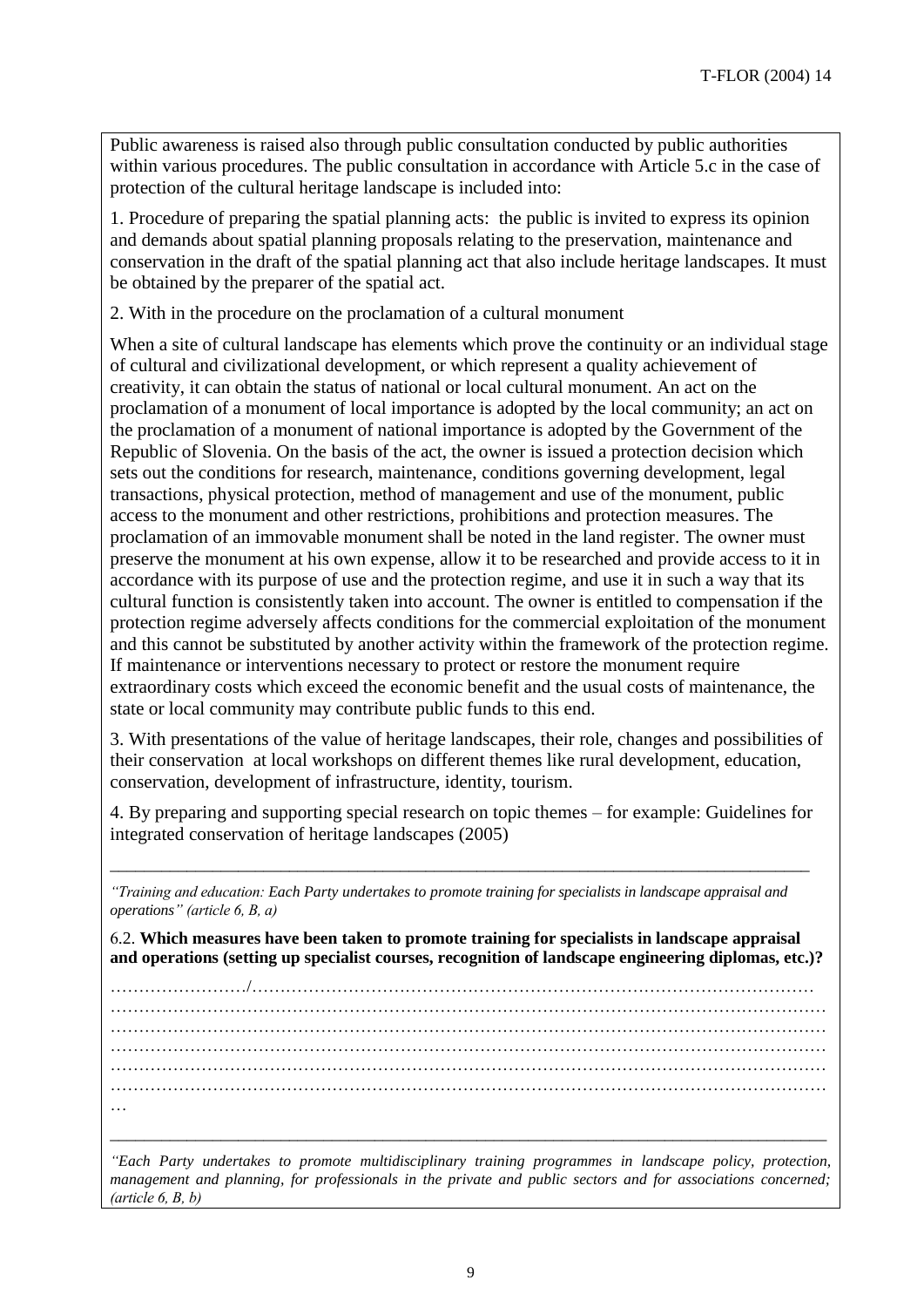6.3. **Which measures have been taken to promote the introduction of multidisciplinary training programmes:**

6.3.1. **for professionals in the private sector?**

…………………………/…………………………………………………………………………………… ……………………………………………………………………………………………………………… 6.3.2. **for professionals in the public sector?** …………………………/…………………………………………………………………………………… ……………………………………………………………………………………………………………….. 6.3.3. **for associations concerned?** …………………………/…………………………………………………………………………………… ………………………………………………………………………………………………………………\_

*"Each Party undertakes to promote: school and university courses which, in the relevant subject areas, address the values attaching to landscapes and the issues raised by their protection, management and planning."(article 6 ,B, c)*

\_\_\_\_\_\_\_\_\_\_\_\_\_\_\_\_\_\_\_\_\_\_\_\_\_\_\_\_\_\_\_\_\_\_\_\_\_\_\_\_\_\_\_\_\_\_\_\_\_\_\_\_\_\_\_\_\_\_\_\_\_\_\_\_\_\_\_\_\_\_\_\_\_\_\_\_\_\_\_\_\_

6.4. **Which measures have been taken to promote landscape-related training and education as part of the curriculum in:**

6.4.1. **primary education?**

……………………/……………………………………………………………………………………… ………………………………………………………………………………………………………………

6.4.2. **secondary education?**

……………………/……………………………………………………………………………………… ……………………………………………………………………………………………………………… ………………………………………………………………………………………………………………

# 6.4.3. **tertiary education?**

Slovenia has introduced the study of landscape architecture in the seventies.

1. University of Ljubljana, Biotechnical faculty, Department of Landscape Architecture.

The study of landscape architecture is running on University of Ljubljana, Biotechnical faculty, Department of Landscape Architecture.

The guiding principle is the conservation and protection of nature and environment. With its cooperation in the design of space and urban planning the Department of Landscape Architecture contributes to more balanced spatial development. Its working area includes also the improvement (sanitation) of devastated areas which occur d u e to t h e constructions of residential areas, industries, roads, power plants and other infrastructural objects, etc. The activities performed by Landscape Architecture profession comprise, among others, the management of the landscape in residential areas, city parks, traffic greenery, surroundings of public buildings, recreational and sports areas, cemeteries, school gardens, etc. The programme enables students to focus into two main subject areas: landscape design and landscape planning. While the first one gives competencies in project elaboration the second one develops skills in planning, mostly connected to municipality planning and SEA and EIA elaboration. There are 30 students every year enrolled on undergraduate programme (the number of enrolled students is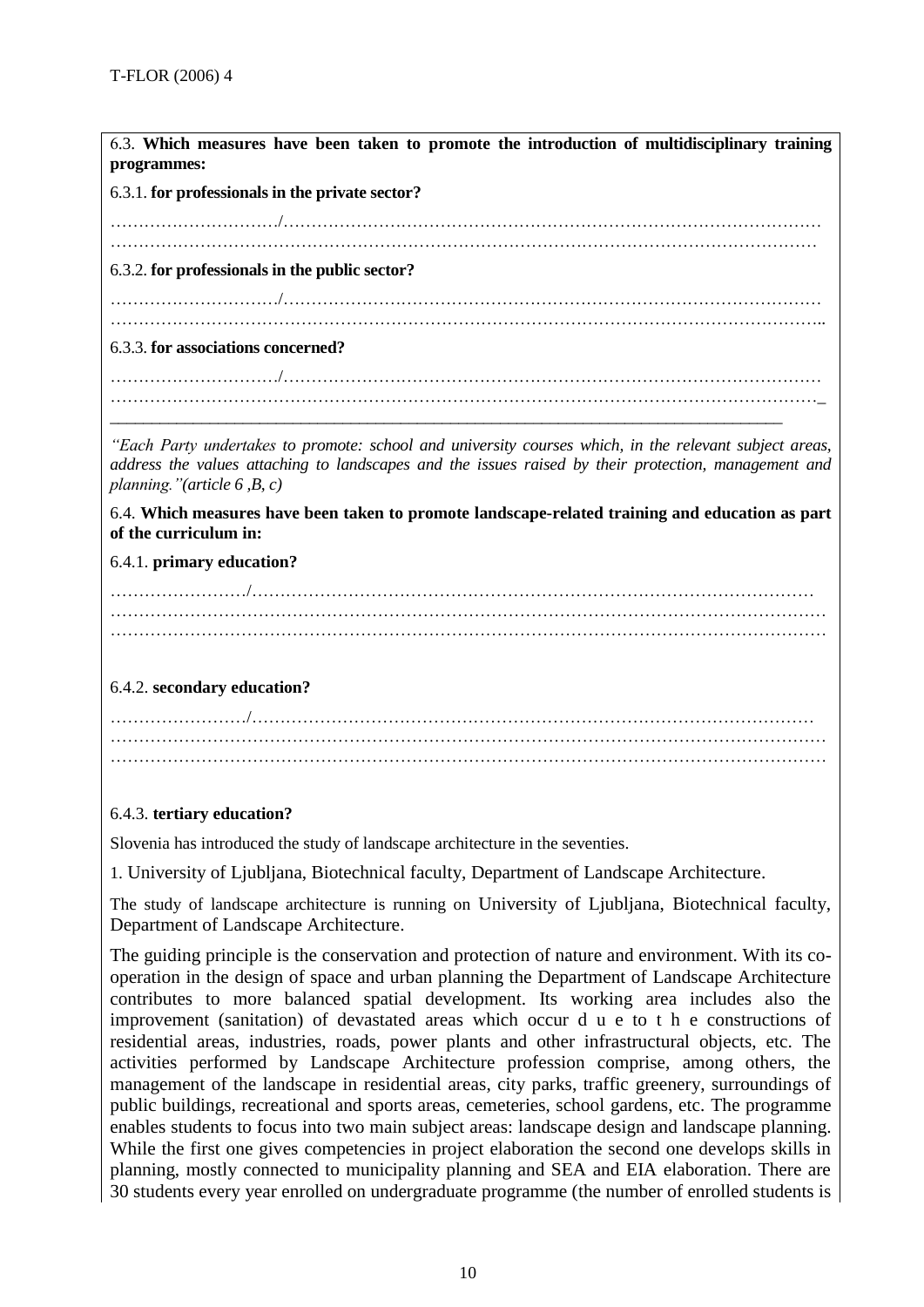limited and an admission exam is provided in order to reduce the number  $(-120)$  of candidates each year). There are an average number of 5 students each year enrolled on graduate (MSc and PhD) programme in landscape architecture. There are also summer courses and refreshment seminars organised by The Department of Landscape Architecture for working professionals (and other interested public).

The Department of Landscape Architecture carries out research activity as well focusing mostly on Slovenian landscape heritage (inventory, cultural and social context, historical development) and planning (design) methodologies.

There are 4 full time and 4 part time teachers employed with the Department of Landscape Architecture, two assistant professors and 3 assistant researchers.

2. University of Ljubljana, Faculty of Art, Department of Geography

The subject Landscape ecology is running on University of Ljubljana, Faculty of Art, Department of Geography.

The courses are thought at the level of BSc. The courses given are focusing on geographical, ecological and land use aspects. Within the landscape ecology research programme it is possible to carry out here: MSc and PhD thesis. The aim of the subject is to acquire knowledge needed for the transmission of holistic ecosystem understanding of landscape for the assessment of influences of the planned impacts. In the foreground is the deepening of knowledge needed in order to understand the web connection of all components of the environment, the so called vertical view of the landscape, where individual homogeneous units are understood as a result of co-effect of all components and not only as a sum of their individual characteristics (vertical view).

\_\_\_\_\_\_\_\_\_\_\_\_\_\_\_\_\_\_\_\_\_\_\_\_\_\_\_\_\_\_\_\_\_\_\_\_\_\_\_\_\_\_\_\_\_\_\_\_\_\_\_\_\_\_\_\_\_\_\_\_\_\_\_\_\_\_\_\_\_\_\_\_\_\_\_\_\_\_\_\_\_

*iii) to take note of changes;*

*"Identification and assessment:*

*1. With the active participation of the interested parties, as stipulated in Article 5.c, and with a view to improving knowledge of its landscapes, each Party undertakes:* 

\_\_\_\_\_\_\_\_\_\_\_\_\_\_\_\_\_\_\_\_\_\_\_\_\_\_\_\_\_\_\_\_\_\_\_\_\_\_\_\_\_\_\_\_\_\_\_\_\_\_\_\_\_\_\_\_\_\_\_\_\_\_\_\_\_\_\_\_\_\_\_\_\_\_\_\_\_\_\_\_\_\_

*a. i) to identify its own landscapes throughout its territory;*

*iii) to take note of changes;*

*2. These identification and assessment procedures shall be guided by the exchanges of experience and methodology, organised between the Parties at European level pursuant to Article 8". (article 6, C)*

6.5. **Which measures have been taken to carry out the identification of landscapes and the analysis of their characteristics (catalogues, atlases, registers of landscapes)**

### 6.5.1. **at national level?**

1. Regional distribution of Landscape types (Marušič,1998) – It is an inventory of Slovenia's landscapes including the criteria for the definition and evaluation of landscape units.

2. Outstanding landscape of Slovenia, Heritage landscapes (including heritage parks and gardens) are identify and evaluate on the basis of knowledge of objectively definable data about

*<sup>&</sup>quot;Identification and assessment:*

*<sup>1.</sup> With the active participation of the interested parties, as stipulated in Article 5.c, and with a view to improving knowledge of its landscapes, each Party undertakes:* 

*a. i) to identify its own landscapes throughout its territory;*

*ii) to analyse their characteristics and the forces and pressures transforming them;*

*ii) to analyse their characteristics and the forces and pressures transforming them;*

*b. to assess the landscapes thus identified, taking into account the particular values assigned to them by the interested parties and the population concerned.*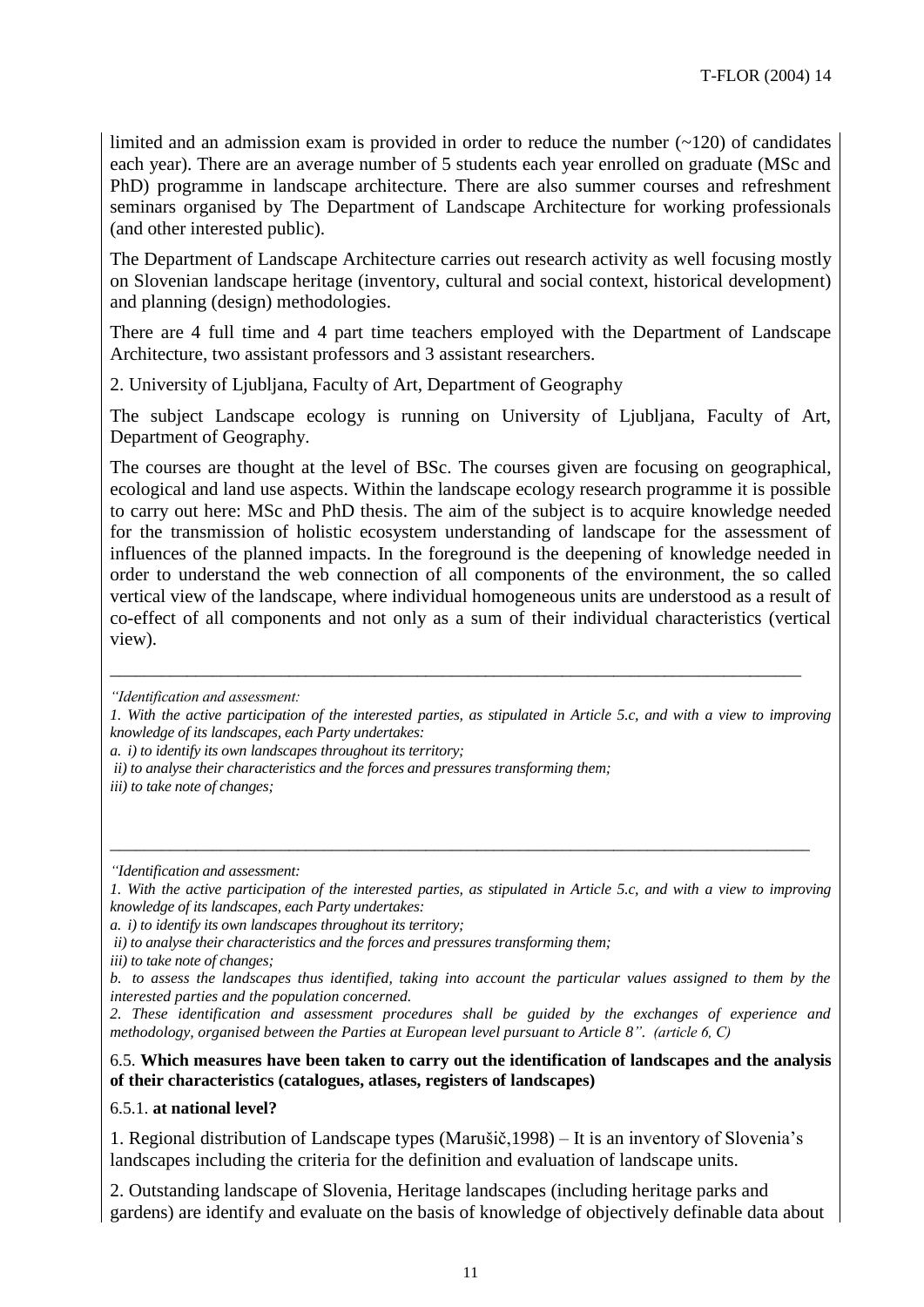the landscape structure, and also on the basis of observation and understanding the place. As a basis for the classification of heritage landscapes we use a typological classification that is already established in the sphere of evaluating landscapes and defining outstanding landscapes and their further spatial development (Ogrin, 1996).

6.5.2. at regional level?

................../..................................................................................................................................................... ......................................................................................................................................................................... ..\_\_\_\_\_\_\_\_\_\_\_\_\_\_\_\_\_\_\_\_\_\_\_\_\_\_\_\_\_\_\_\_\_\_\_\_\_\_\_\_\_\_\_\_\_\_\_\_\_\_\_\_\_\_\_\_\_\_\_\_\_\_\_\_\_\_\_\_\_\_\_\_\_\_\_\_\_\_\_\_\_\_\_

*"Landscape quality objectives: Each Party undertakes to define landscape quality objectives for the landscapes identified and assessed, after public consultation in accordance with Article 5.c." (article 6, D)*

6.6. **Please give two or more examples of experiences conducive to the definition of landscape quality objectives.** 

The examples presented bellow, do not literally define landscape quality, but they give the indication how the landscape quality is understood.

First example:

Spatial Development Strategy of Slovenia defines the "landscape areas of national importance". Landscape areas of importance at the national level consist of areas which include recognizable and representative parts of the Slovenian landscape with well-preserved landscape elements, and which are in particular outstanding landscapes with rare or unique landscape structure patterns, as well as spatially emphasized cultural heritage with high historical or monumental significance, frequently in combination with outstanding shapes of natural media, i.e. natural values.

The landscape identity factors are: structural value denoting the visual quality of a landscape area, degree of harmony between morphological and typological landscape characteristics and land use, landscape structure composition with combination of natural and cultural media forms, complexity within the same structural unit, the authenticity and historical significance of structure, the quality of the location of built structures or their placement patterns, the historic or symbolic meaning of individual parts or of the whole, all of which represent the qualities of personal experience of individual landscape areas.

Second example:

The Regional Distribution of Landscape Types in Slovenia study in its first volume includes the chapter on Evaluation of landscape units. The Slovenian landscapes were evaluated in order to rank the vitality (natural and economic), experienced pleasure ("amenity"), and stability ("healthiness") of the landscape on the evaluation scale defining the reference landscape conditions from the most desired ones to those denoting degradation and reduction of the area's potentials. Four basic criteria were selected for this purpose: natural preservation – naturalness, diversity, spatial order, harmony.

*"Implementation :To put landscape policies into effect, each Party undertakes to introduce instruments aimed at protecting, managing and/or planning the landscape." (article 6, E)*

\_\_\_\_\_\_\_\_\_\_\_\_\_\_\_\_\_\_\_\_\_\_\_\_\_\_\_\_\_\_\_\_\_\_\_\_\_\_\_\_\_\_\_\_\_\_\_\_\_\_\_\_\_\_\_\_\_\_\_\_\_\_\_\_\_\_\_\_\_\_\_\_\_\_\_\_\_\_\_\_\_\_

6.7. Which types of instruments have been adopted for protecting, managing and/or planning landscapes (management agreements, contracts, charters, seals of quality …)?

A explained above: If maintenance or interventions necessary to protect or restore the monument (heritage landscape site) require extraordinary costs which exceed the economic benefit and the usual costs of maintenance, the state or local community may contribute public funds to this end.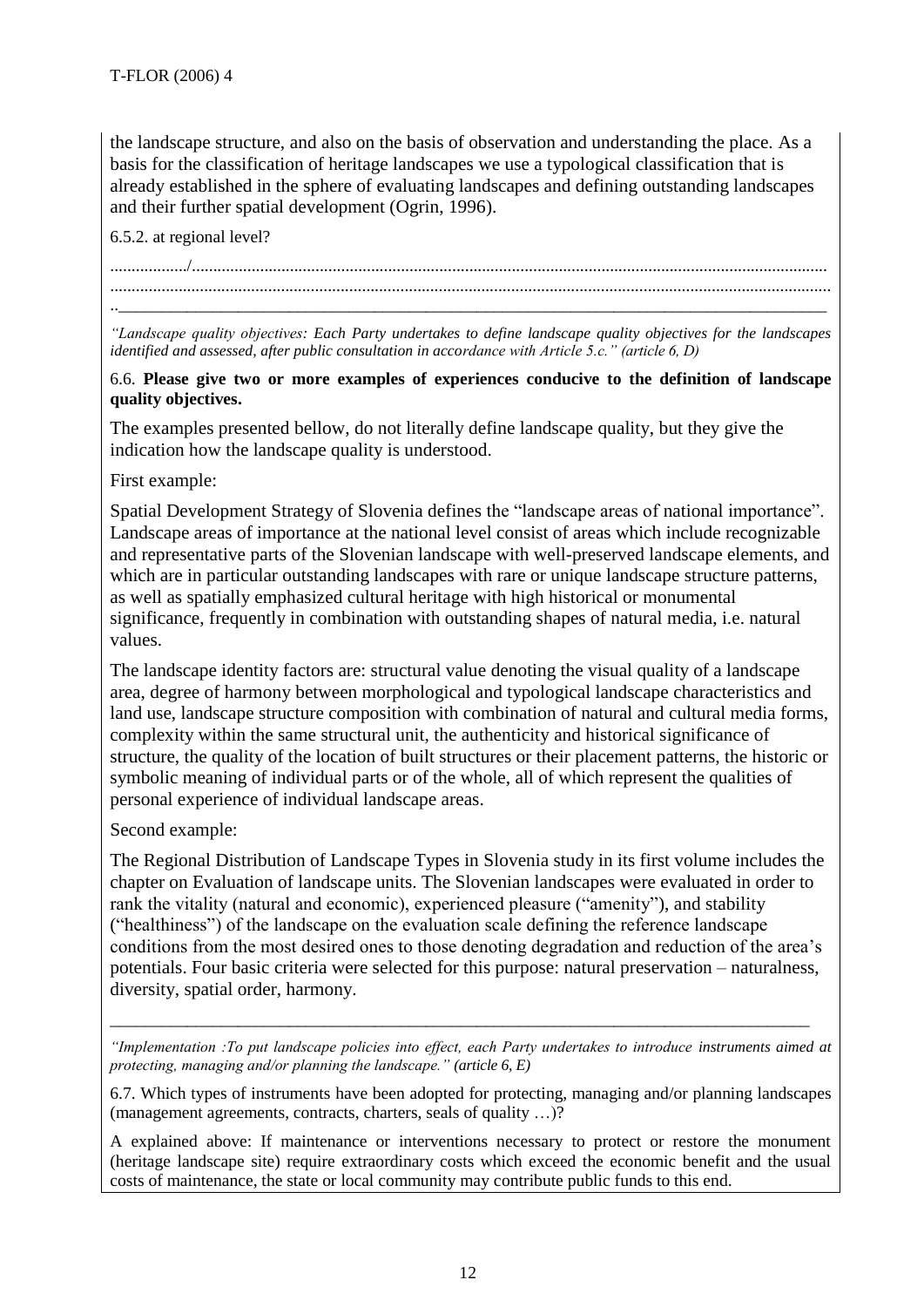# **7. Mutual assistance and exchange of information** *"The Parties undertake to co-operate in order to enhance the effectiveness of measures taken under other articles of this Convention, and in particular: a. to render each other technical and scientific assistance in landscape matters through the pooling and exchange of experience, and the results of research projects; b. to promote the exchange of landscape specialists in particular for training and information purposes; c. to exchange information on all matters covered by the provisions of the Convention". (article 8)* 7.1. Has technical and scientific assistance been conducted with other states and/or regions (pooling and exchange of experience, research work on landscape …)? …………………/…………………………………………………………………………………………… ……………………………………………………………………………………………………………… ………………………………………………………………………………………………………................ .................................................................................................................................................................................. 7.2. Have there been exchanges of landscape specialists? ............................../................................................................................................................................................... .................................................................................................................................................................................. .................................................................................................................................................................................. ..................................................................................................................................................................................

**9. Landscape award of the Council of Europe**